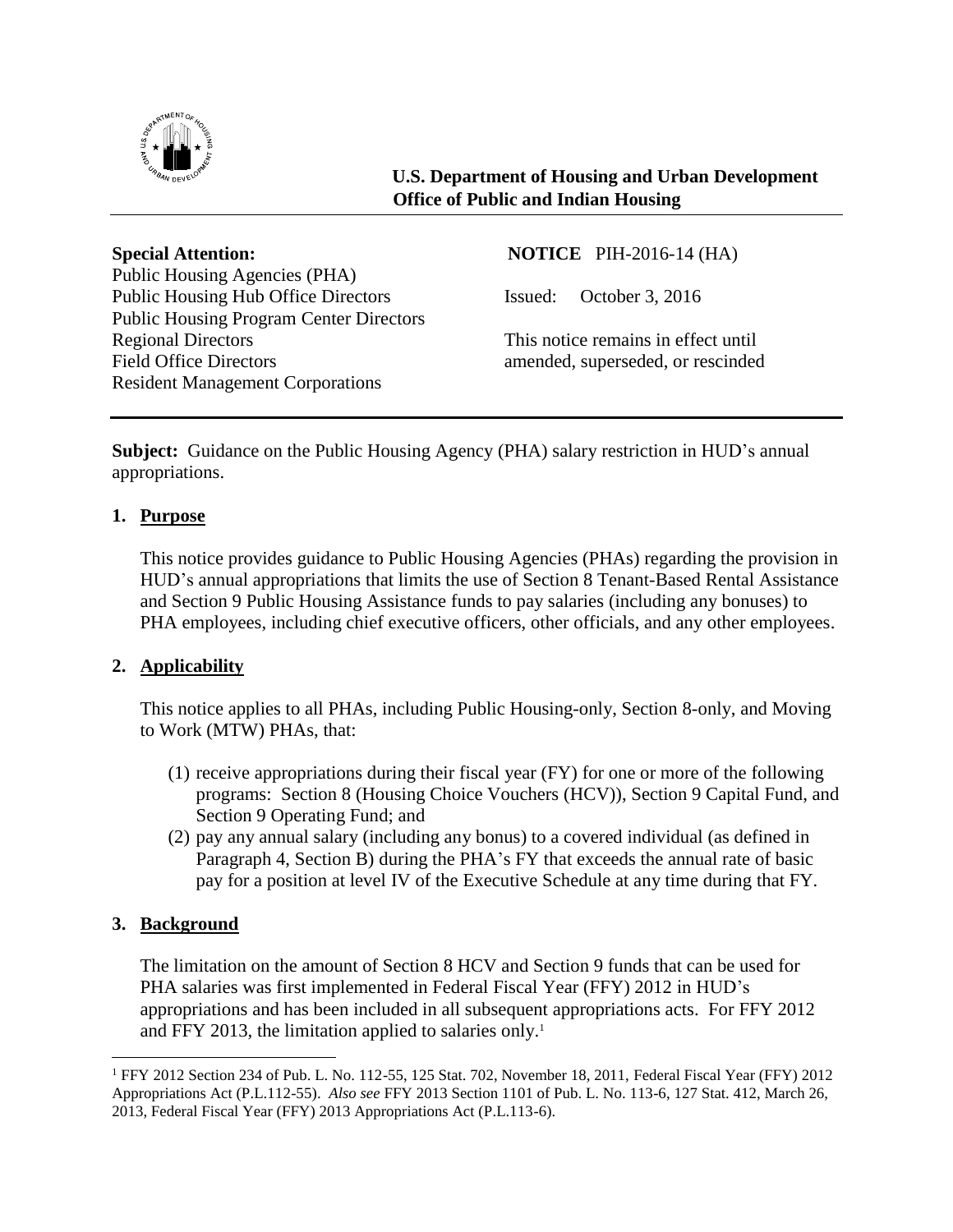In HUD's FFY 2014 annual appropriations, Congress expanded the limitation to include not only funds made available in the applicable appropriations, but also to funds made available in "any other Act." 2 In HUD's FFY 2015 annual appropriations, Congress further expanded the limitation to include not just salaries, but also bonuses paid.<sup>3</sup>

At the time of publication of this notice, the most recent annual appropriations retain the same inclusions as the FFY 2015 appropriations; Title II, Division L, Section 226 of HUD's FFY 2016 annual appropriations reads:

None of the funds made available by this Act, or any other Act, for purposes authorized under section 8 (only with respect to the tenant-based rental assistance program) and section 9 of the United States Housing Act of 1937 (42 U.S.C. 1437 et seq.), may be used by any public housing agency for any amount of salary, including bonuses, for the chief executive officer of which, or any other official or employee of which, that exceeds the annual rate of basic pay payable for a position at level IV of the Executive Schedule at any time during any public housing agency fiscal year 2016.<sup>4</sup>

### **4. Implementation**

To fulfill its obligations under HUD's annual appropriations, each PHA must compute the amount of impacted salary and bonus for each covered individual during the PHA's FY. At the close of the FY, for each covered individual whose salary and bonus exceeds the annual rate of basic pay for a position at level IV of the Executive Schedule, the PHA must ensure that the amount in excess is not paid from Section 8 or Section 9 funds. This computation will depend on a number of factors that vary by PHA and covered individual, including the beginning and end dates of the PHA's fiscal year and the amount of the covered individual's salary and bonus.

### A. Applicable funds:

 $\overline{a}$ 

None of the funds originating from Section 8 (HCV) or Section 9 sources under the applicable appropriations act, as well as any other act, may be used to pay the salary (including any bonus) of a "covered individual" at a rate in excess of the applicable salary limitation at the close of the PHA's FY. This includes fees that PHAs which have implemented asset management may collect from property-level funding that may be attributable to Section 8 (HCV) or Section 9 funding. It is the effect of Congress' mandate that any fees a PHA collects that originate from funding for Section 8 (HCV) or Section 9 remain subject to this limitation and count toward the amounts limited by Congress during the PHA's FY.

<sup>2</sup> FFY 2014 Section 231 of Pub. L. No. 113-76, 128 Stat. 634, January 17, 2014, FFY 2014 Appropriations Act (P.L.113-76)

<sup>&</sup>lt;sup>3</sup> FFY 2015 Section 227 of Pub. L. No. 113-235, 128 Stat. 2756, December 16, 2014, FFY 2015 Appropriations Act (P.L.113-235)

<sup>4</sup> FFY 2016 Section 226 of Pub. L. No. 114-113, 129 Stat. 2895, December 18, 2015, FFY 2016 Appropriations Act (P.L.114-113)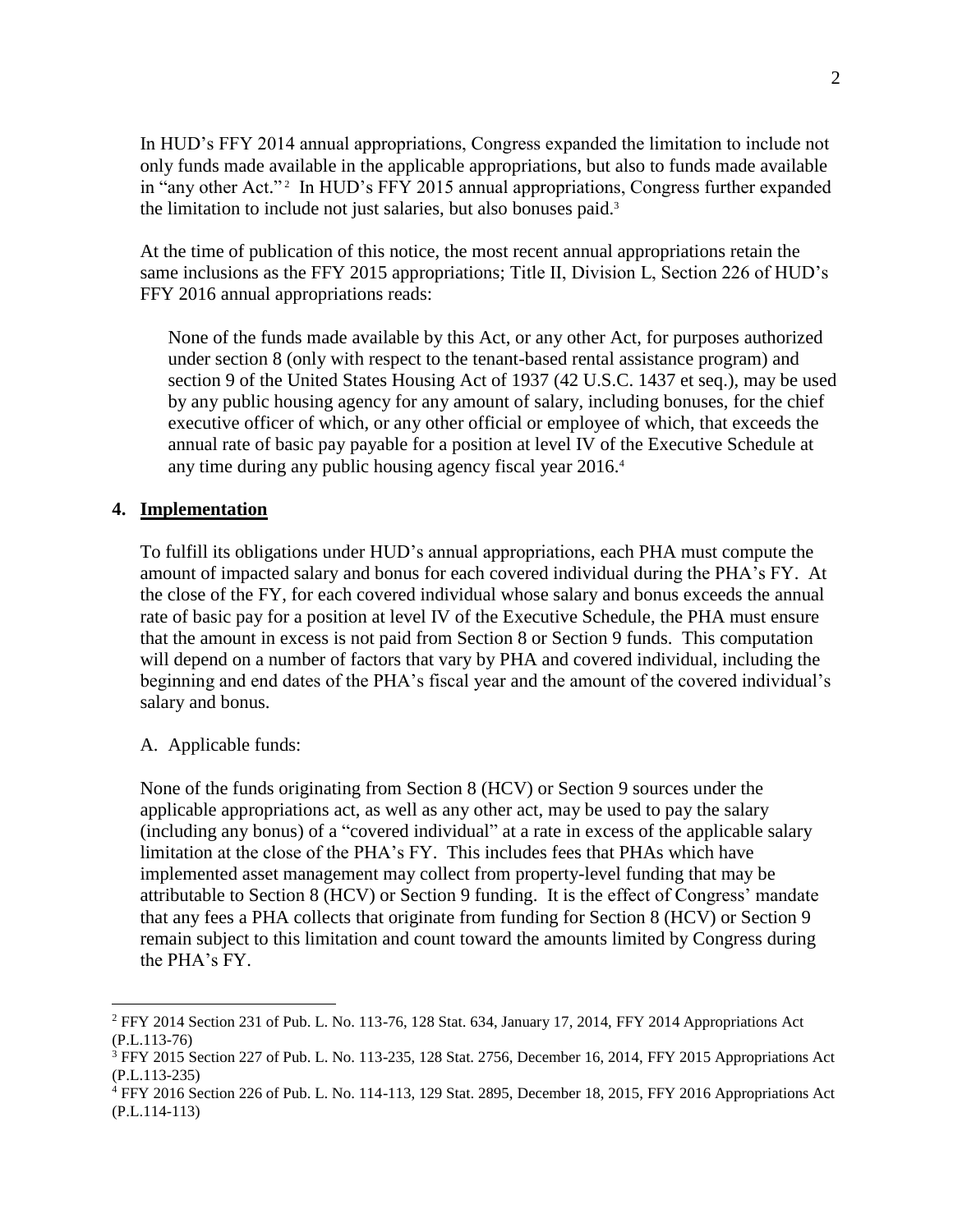All eligibility restrictions for Section 8, Section 9, and other funds continue to apply. Section 8 HCV Housing Assistance Payments (HAP) funds may never be used for administrative expenses such as PHA employee salaries or bonuses. This applies to HAP renewals, new vouchers, and HAP funds in the PHA's net restricted asset (NRA) account.

B. Covered Individuals:

The term "covered individuals" includes the "chief executive officer" as well as "any other official or employee" of the PHA with an annual salary (including any bonus) greater than the then prevailing salary for level IV of the Executive Schedule.

The term "covered individuals" includes persons who are employed in a legally separate entity of the PHA but are reported in the PHA's financial statement as a component unit in accordance with applicable accounting standards.

The term "covered individuals" does not include persons who work on an hourly basis, as needed, and are paid an hourly rate.

The term "chief executive officer" includes the chief operating officer, the executive director, or other similarly titled individuals.

For PHAs that are divisions or departments of another entity such as a state, county, locality, or non-profit that administers the federal Section 8 HCV or 9 programs and receives federal funds under Section 8 or 9, the term "chief executive officer" includes similarly titled individuals at the PHA who are employees of that other entity.

The phrase "any other official or employee" includes all officials or employees of the PHA within the ordinary understanding of those terms.

The term "covered individuals" does not include independent contractors. PHAs must determine on a case-by-case basis whether or not an individual providing services under a contract or other agreement is a covered individual. The determination of whether such an individual is an independent contractor or an employee depends on the relationship between the PHA and the individual, not on the name on the contract or agreement. Guidance for making this determination is provided by the Internal Revenue Service at **[www.irs.gov](http://www.irs.gov/)**.

C. Annual salary (including any bonuses):

Under this notice, and as provided by Congress beginning in FFY 2015, salaries (including bonuses) are subject to the restriction. Overtime and benefits (such as retirement, life insurance, medical insurance, or the use of a PHA vehicle) are not.

The term "salary" includes payments to all covered individuals who are paid on an annual basis. It also includes, for example, situations where multiple PHAs collectively hire one person for an annual amount under a single agreement.